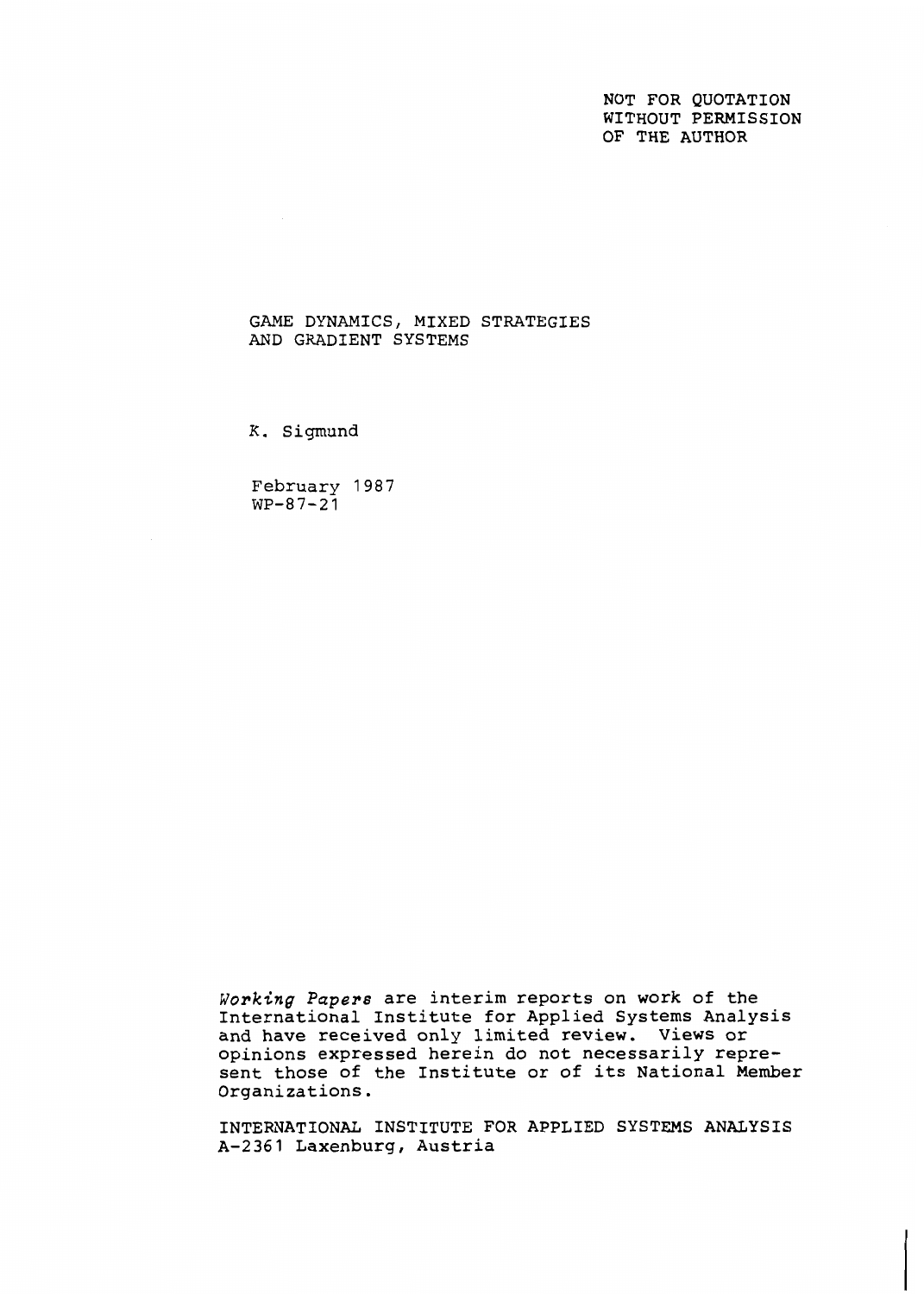### PREFACE

Game dynamics, as a branch of frequency dependent population genetics, leads to replicator equations. If phenotypes correspond to mixed strategies, evolution will affect the frequencies of the phenotypes and of the strategies and thus lead to two dynamical models. Some examples of this, including the sex ratio, will be discussed with the help of a non-Euclidean metric leading to a gradient system. Some other examples from population genetics and chemical kinetics confirm the usefulness of such gradients in describing evolutionary optimization.

> Alexander B. Kurzhanski Chairman, System and Decision Sciences Program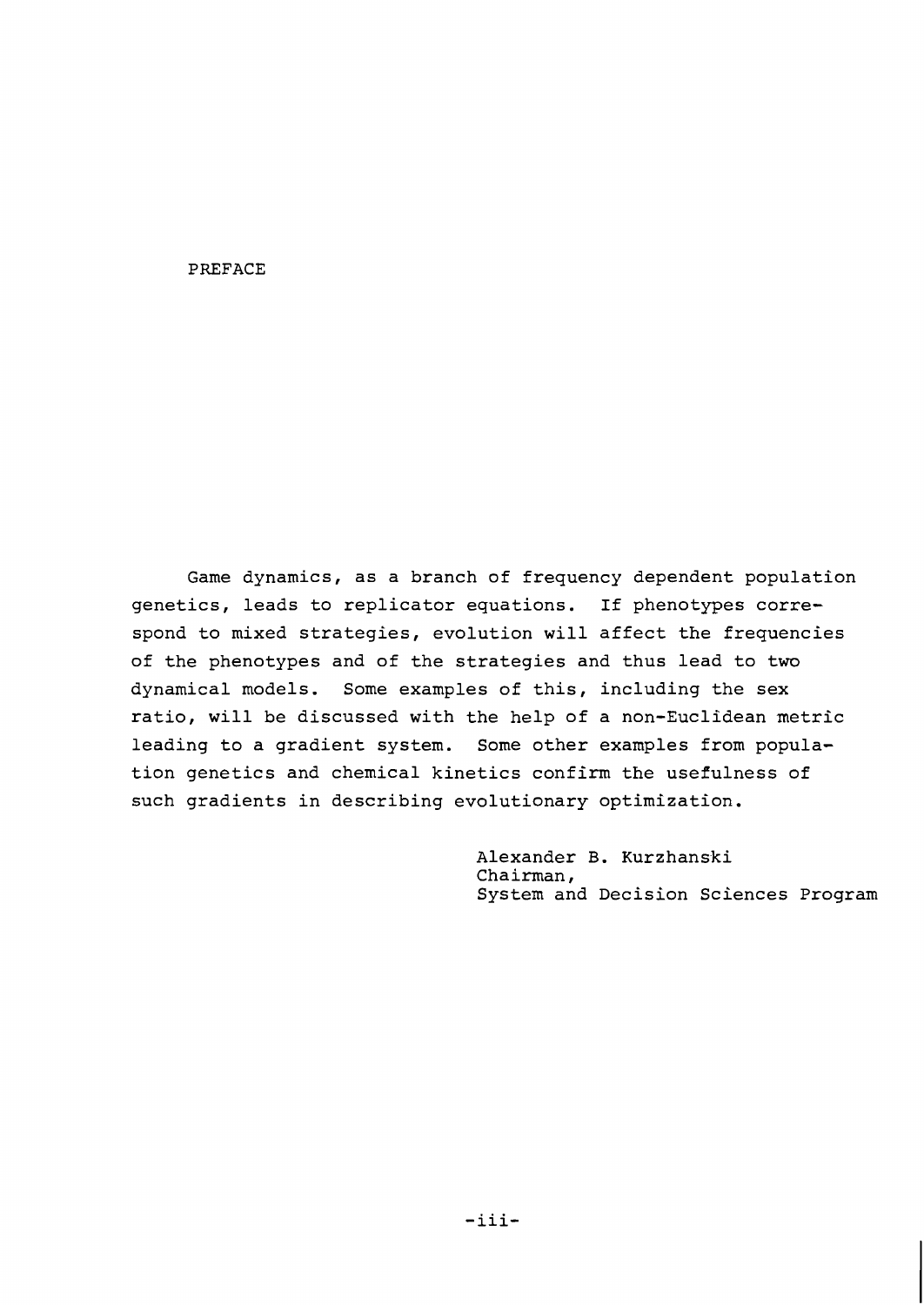# **GAME DYNAMICS, MIXED STRATEGIES AND GRADIENT SYSTEMS**

\* *Karl Sigmund* 

### **1. Introduction**

The theory of frequency dependent selection received a strong boost, and in fact a new meaning, from game theory. The introduction of the notion of evolutionary stability by Maynard-Smith and Price **(1973)** and the subsequent flourishing of evolutionary game theory must be viewed as a major advance in theoretical biology. But like every new field, it has met with its share of misunderstandings.

In particular, it has probably been unavoidable that the use of the term "strategy" evoked hostile reactions. "Strategy" is closely associated with plotting and scheming: we don't expect much forethought from nonhuman brains. "Mixed strategies", in particular, seem totally misplaced in the animal kingdom. Konrad Lorenz claims not to have met with a single one in **all** his life. Animals, as others have pointed out, do not have roulette wheels in their heads: so how can they obtain probability distributions for different types of behavior?

But this is a superficial view based on a semantic confusion. Indeed, in evolutionary games, a strategy is a phenotype. The sex ratio is an example of a mixed strategy, and it is common enough. Many species manage to mix male and female offspring with nearly equal probability without playing roulette. Other cases of mixed strategies are to be found in foraging, dispersal, parental care etc. We refer to Maynard-Smith **(1982)** for a thorough presentation of the biological aspects of this question. On the following pages, we shall be more interested in the mathematical aspects, but stick to the sex ratio for illustration.

<sup>=~</sup>nternational Institute for AppIied Systems Analysis, Laxenburg, Austria and the Institute for Mathematics, University of Vienna, Austria.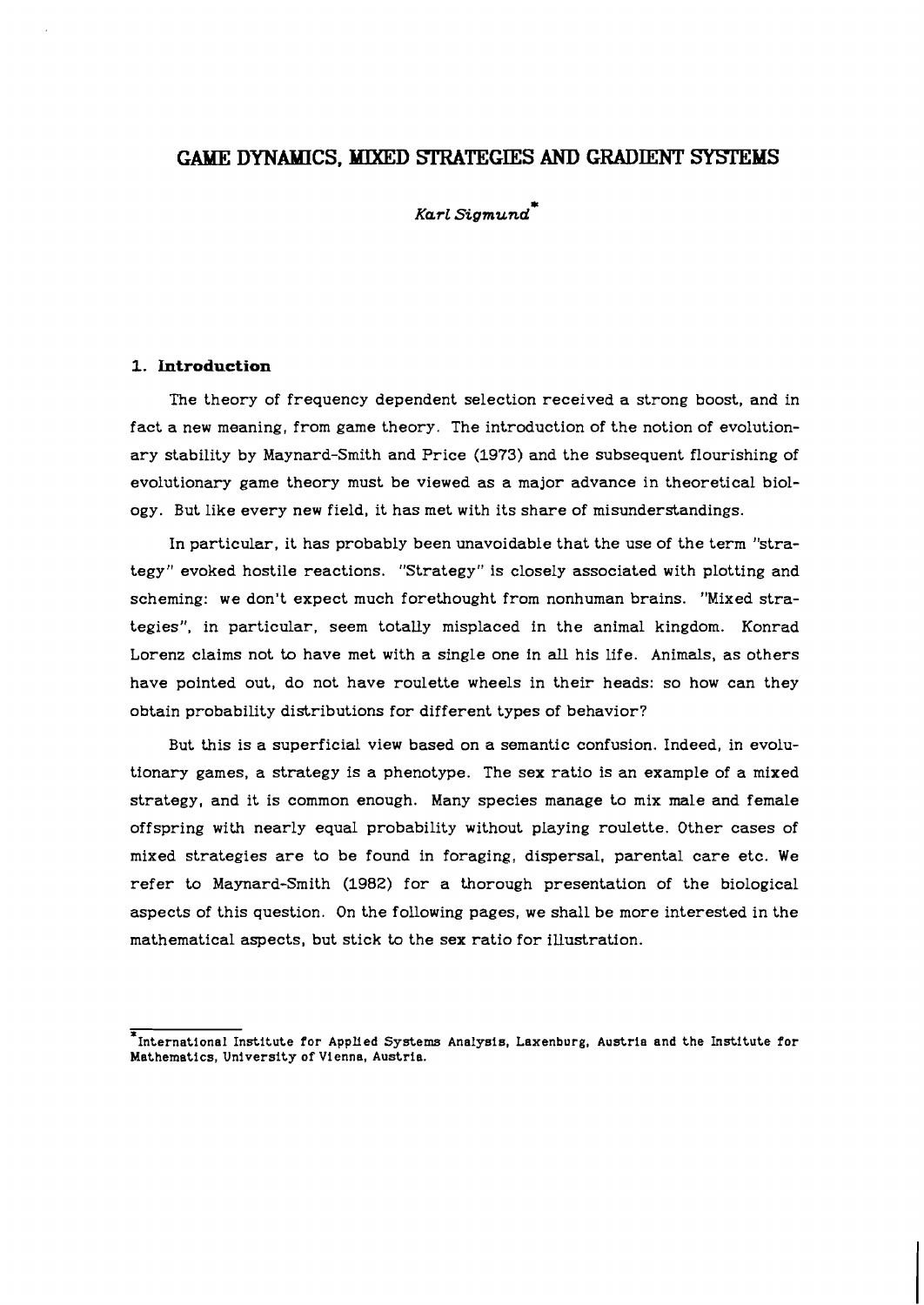## **2. The sex ratio**

Already Darwin (1859) was puzzled by the prevalence of the sex ratio  $\frac{1}{2}$ . It is not, as we may first think, an immediate result of the sex determination through **X**and Y-chromosomes. In fact, at conception the ratio may be quite different, and subsequently shift to yield the value  $\frac{1}{2}$  at birth. What is the evolutionary reason for this? After all, as animal breeders know, a female biased sex ratio leads to a higher overall growth rate. Why are there so many males around?

The ingenious explanation of Fisher (1930) anticipates, as Maynard-Smith notes, thinking in terms of game theory. We shall assume that the number of children is not affected by the sex ratio, and conclude that the number of grandchildren is. Roughly speaking, if there were more males than females, girls would have good prospects. Since the same holds vice versa, this should lead to a sex ratio of  $\frac{1}{6}$ .

To check this, let us denote by *p* the sex ratio of a given individual, and by m the average sex ratio in the population. Let  $N_1$  be the population number in the daughter generation  $F_1$  (of which  $m N_1$  will be male and  $(1-m)N_1$  female ) and  $N_2$ the number in the following generation  $F_2$ . Each member of  $F_2$  has one mother and one father: the probability that a given male in the  $F_1$  generation is its father is daughter generation  $F_1$  (of which  $m N_1$  will be male and  $(1-m)N_1$  female ) and  $N_2$ <br>the number in the following generation  $F_2$ . Each member of  $F_2$  has one mother and<br>one father: the probability that a given male one father: the probability that a given male in the  $F_1$  generation is its father is  $\frac{1}{mN_1}$ , and the expected number of children produced by a male in the  $F_1$  generation is therefore  $\frac{N_2}{mN_1}$  (assuming ran generation contributes an average of  $\frac{N_2}{(1 - m)N_1}$  children. Since a p-phenotype produces male and female children in the ratio  $p$  to  $1-p$ , its expected number of grandchildren will be proportional to

$$
p \frac{N_2}{mN_1} + (1-p) \frac{N_2}{(1-m)N_1}
$$

i.e., its fitness is proportional to

$$
w(p,m) = \frac{p}{m} + \frac{1-p}{1-m} \tag{1}
$$

(we may clearly exclude the cases  $m = 0$  and  $m = 1$  which lead to immediate extinction). For given  $m \in (0,1)$ , the function  $p \to w(p,m)$  is affine linear, increasing for  $m < \frac{1}{2}$ , decreasing for  $m > \frac{1}{2}$  and constant for  $m = \frac{1}{2}$ .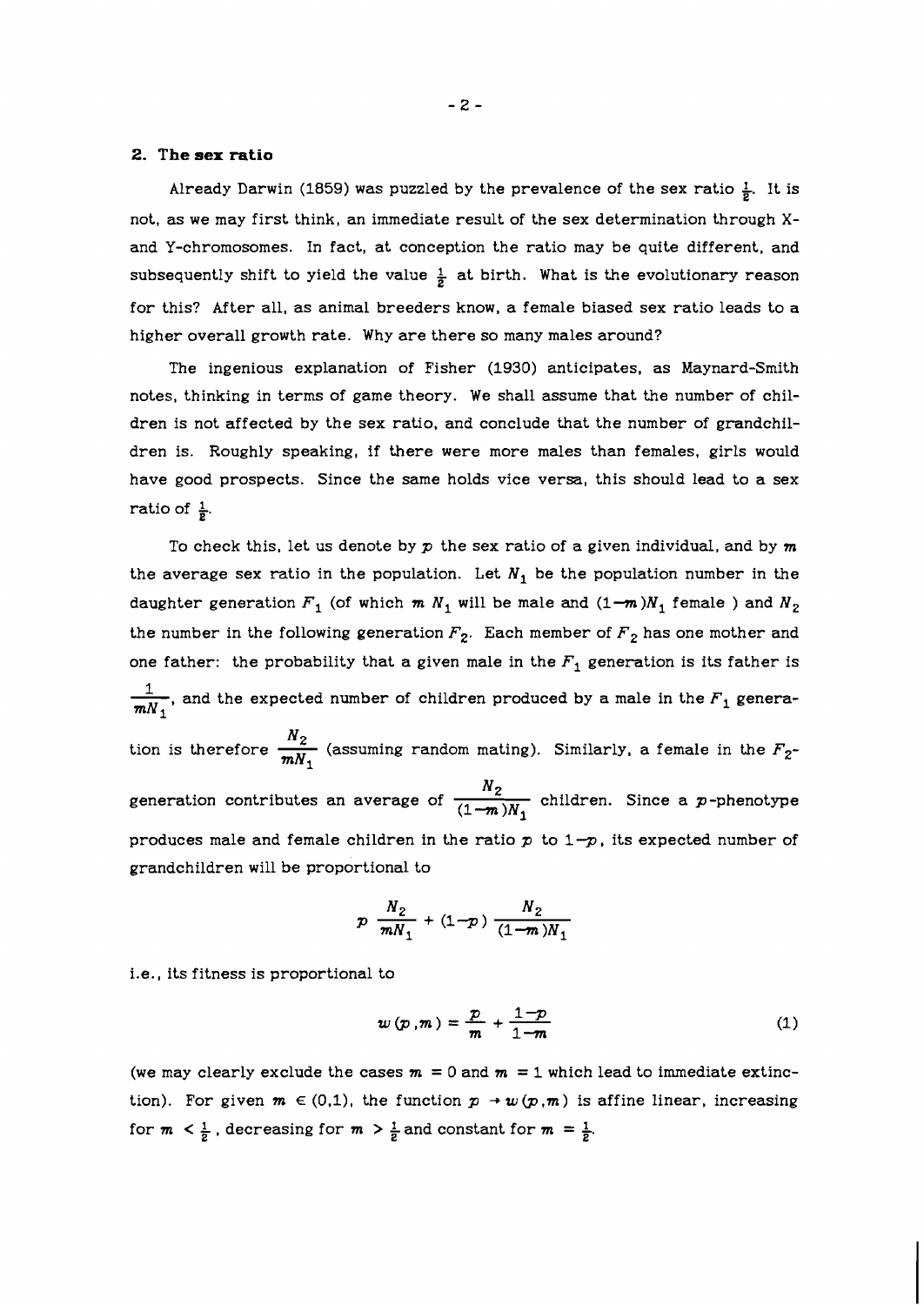Let us now consider a phenotype with sex ratio  $q$ , and ask whether it is evolutionarily stable in the sense that no other phenotype with sex ratio  $p$  can invade. If such a deviant phenotype is introduced in a small proportion  $\varepsilon$ , the average sex ratio of the population is  $r = \varepsilon p + (1-\varepsilon)q$ . The q-phenotype fares better than the p-phenotype if and only if

$$
w(p,r) < w(q,r) \tag{2}
$$

This is obviously the case for every p when  $q = \frac{1}{2}$  (it is enough to note that p and *r* are either both smaller, or both larger than  $\frac{1}{2}$ ). For  $q < \frac{1}{2}$ , a sex ratio  $p > q$  will do better, however, and consequently, spread; similarly, any  $q > \frac{1}{2}$  can be invaded by a smaller  $p$ . Thus  $\frac{1}{2}$  is the unique "uninvadable" sex ratio.

A similar game theoretical analysis makes sense whenever the "payoff" for a given "strategy" (or trait) corresponds to its rate of increase in the population. In many examples from biology, this will mean that the trait is inherited, and its payoff Darwinian fitness - a fitness which, in general, will depend on what the others are doing, and hence will be frequency dependent. But examples where the trait spreads through learning, or other means, have also been discussed. We refer in particular to Axelrod (1984) and his computer tournaments between programs for the Repeated Prisoner's Dilemma, a striking approach to the evolution of cooperation.

#### **3. Game dynamics**

Following Taylor and Jonker (1978), the evolution of the frequencies of the different phenotypes in the population will be modeled by a game dynamics whose Ansatz consists in setting the growth rate of the frequency of a phenotype equal to the difference between its payoff and the average payoff in the population.

For the sake of simplicity, we shall assume that there are only finitely many phenotypes  $E_1, \ldots, E_n$  with frequencies  $x_1, \ldots, x_n$ . The state of the population is given by the point  $x$  in the unit simplex  $S_n$ . By  $f_i(x)$ , we shall denote the payoff for the phenotype  $E_i$  in a population in state  $\underline{x}$ . The average payoff in the population, then, is

$$
\bar{f}(\underline{x}) := \sum x_i f_i(\underline{x}) = \underline{x} \cdot \underline{f}(\underline{x}) . \tag{3}
$$

The rate of increase of the frequency of  $E_i$  is  $\frac{x_i}{x_i}$ . The dynamics, then, is given by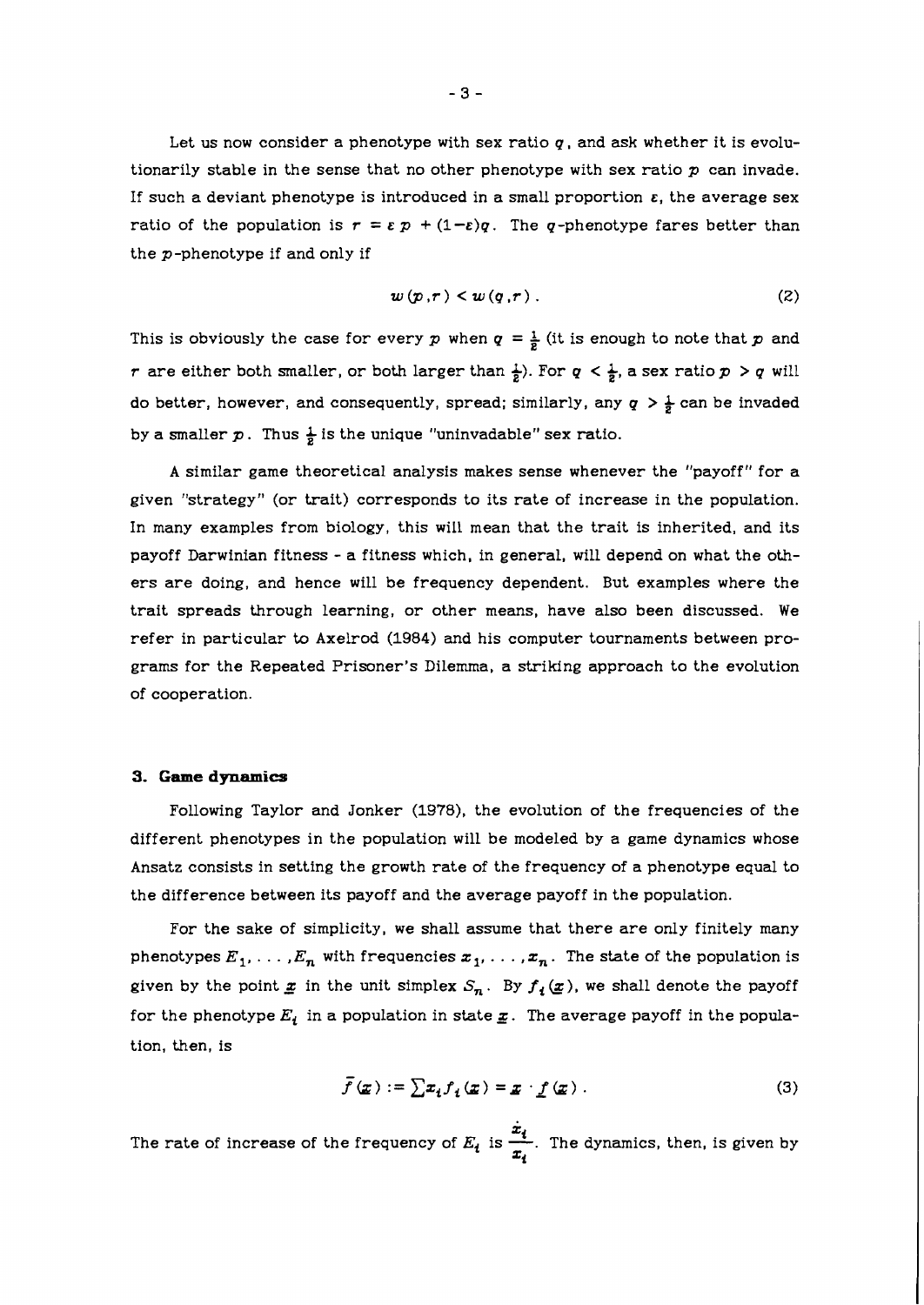the

equation

$$
\dot{x}_i = x_i \left( f_i \left( \underline{x} \right) - \overline{f} \left( \underline{x} \right) \right) \tag{4}
$$

on the state space  $S_n$ . (It is easy to see that the simplex  $S_n$  as well as its boundary consisting of faces  $x_i = 0$  is invariant).

This "replicator equation" has been derived and analyzed in many different fields of evolutionary biology, as e.g. in population genetics, chemical kinetics and mathematical ecology (see, e.g., Schuster and Sigmund (1983) and Sigmund (1985)). Of particular interest is the case where the  $f_i(x)$  are linear: as shown by Hofbauer (1981), the replicator equation then is equivalent to the Lotka-Volterra equation  $y_i = y_i (r_i + \sum a_{ij} y_j).$ 

In many situations, the restriction to finitely many phenotypes is unnatural. For the sex ratio, in particular, all values between 0 and 1 should be allowed. It is easy to derive the corresponding differential equation modeling the evolution of the frequency distributions. However, for our purposes this will be only of secondary interest: we shall stick to discrete approximations and assume that only finitely many sex ratios  $p_i$  may occur.

The average sex ratio is

$$
m = \sum x_i p_i \tag{5}
$$

The fitness  $f_i(x)$  of sex ratio  $p_i$  is given by  $w(p_i, m)$  (see (1)). It will be useful to write this in a slightly different way. There are two "pure strategies" in the sex ratio model, namely "produce only sons" or "produce only daughters", i.e.  $p = 1$ ratio model, namely "produce only sons" or "produce only<br>and  $p = 0$ . The corresponding payoffs are  $w(1,m) = \frac{1}{m}$  and e (1)). It will be useful to<br>ure strategies" in the sex<br>nly daughters", i.e.  $p = 1$ <br>and  $w(0,m) = \frac{1}{1-m}$ . With  $F(m) = w(1,m) - w(0,m)$  one obtains

$$
f_i(\underline{x}) = w(p_i, m) = p_i F(m) + \frac{1}{1 - m}
$$
 (6)

n) one obtains  
\n
$$
f_i(\underline{x}) = w(p_i, m) = p_i F(m) + \frac{1}{1 - m}
$$
\n(6)  
\n
$$
\overline{f}(\underline{x}) = \sum x_i f_i(\underline{x}) = mF(m) + \frac{1}{1 - m}
$$
\n(7)

and

$$
\dot{x}_i = x_i (p_i - m) F(m) \tag{8}
$$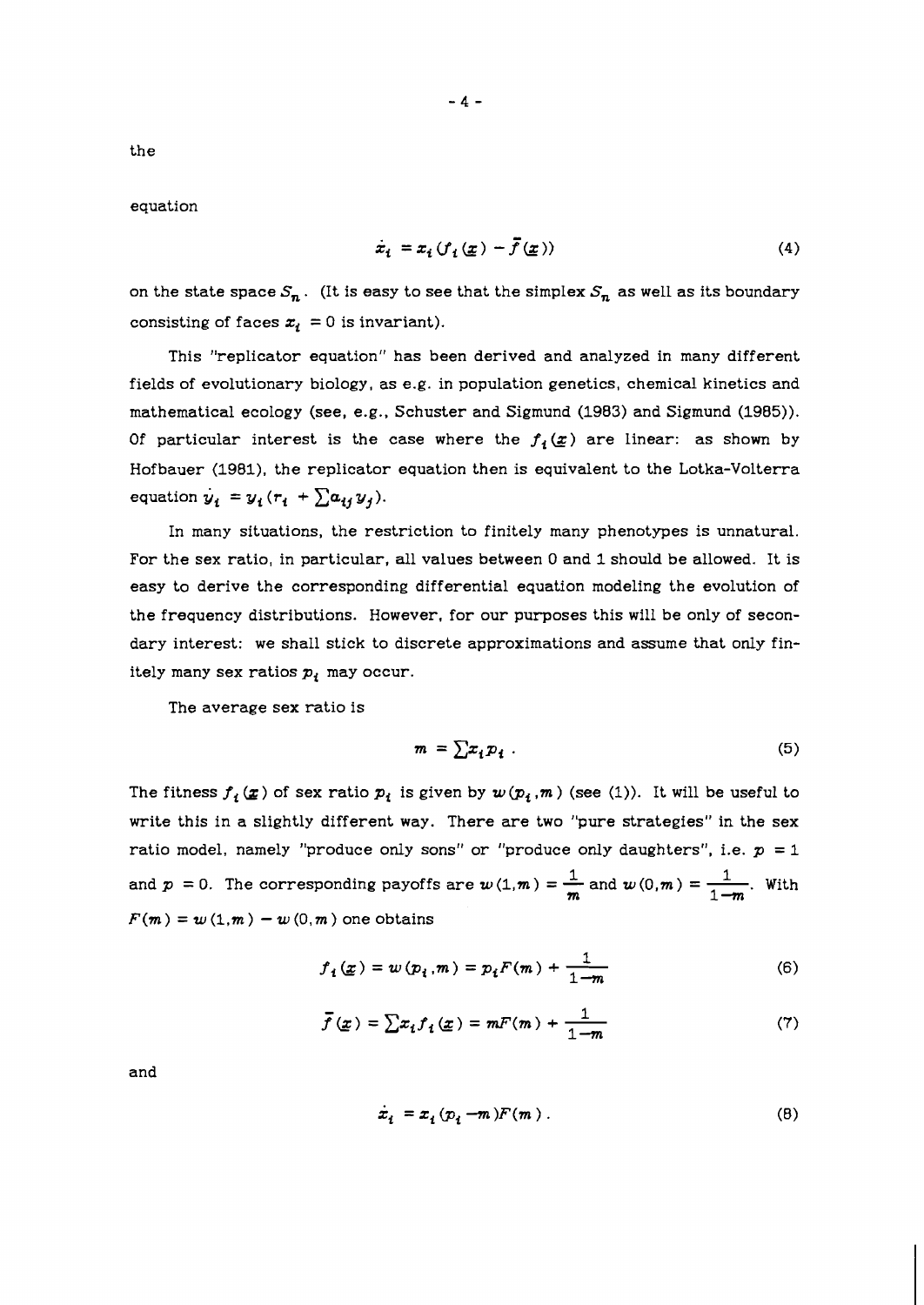Similar equations occur very frequently in game dynamics. The celebrated "Hawk-Dove" game from Maynard-Smith *(1974)* is a case in point. We may assume that an animal, when faced with a fight, has two basic options: to retreat or to escalate. The success of each move depends on what the opponent is likely to do. To escalate is a good idea if the opponent will retreat: if not, it might be a fatal step. It is conceivable that individuals will display mixed strategies and escalate with a certain probability.

Thus we shall consider games satisfying two assumptions:

(a) There are two strategies  $R_1$  and  $R_2$ . Each phenotype  $E_i$ , will be characterized by its probability  $p_i$  of using  $R_1$ . Then  $m$  as given in (5) will be the frequency of  $R_1$  in the whole population.

(b) The payoffs  $A_1$  and  $A_2$  for  $R_1$  and  $R_2$  depend only on  $m$ .

With  $F(m) = A_1(m) - A_2(m)$ , equations (6) and (7) will become  $f_4(x) = p_i F(m) + A_2(m)$  and  $\bar{f}(x) = mF(m) + A_2(m)$ . Thus (8) will hold again.

In the sex ratio game,

$$
F(m) = \frac{1}{m} - \frac{1}{1 - m} \tag{9}
$$

In the Hawk-Dove game, and more generally whenever the payoff depends on (one or repeated) pairwise encounters,  $A_1(m)$  and  $A_2(m)$  are linear in  $m$ . Indeed, if  $a_{ij}$ is the payoff for an individual using  $R_i$  against an individual using  $R_j$   $(i,j = 1,2)$ then  $A_1(m) = a_{11}m + a_{12}(1-m)$ ,  $A_2(m) = a_{21}m + a_{22}(1-m)$  and hence

$$
F(m) = m (\alpha_{11} - \alpha_{21} + \alpha_{22} - \alpha_{12}) - (\alpha_{22} - \alpha_{12}). \qquad (10)
$$

Returning to the general case, we see that for any three phenotypes  $E_i$ ,  $E_j$  and  $E_k$ , equation (8) admits a constant of motion, namely

$$
Q(\underline{x}) = (p_j - p_k) \log x_i + (p_k - p_i) \log x_j + (p_i - p_j) \log x_k \tag{11}
$$

This induces a foliation of the phase space  $S_n$  into one-dimensional invariant manifolds.

The evolution of the average frequency  $m$  of  $R_1$  is given by

$$
\dot{m} = \sum p_i \dot{x}_i = \sum p_i x_i \left( p_i - m_i \right) F(m)
$$

i.e.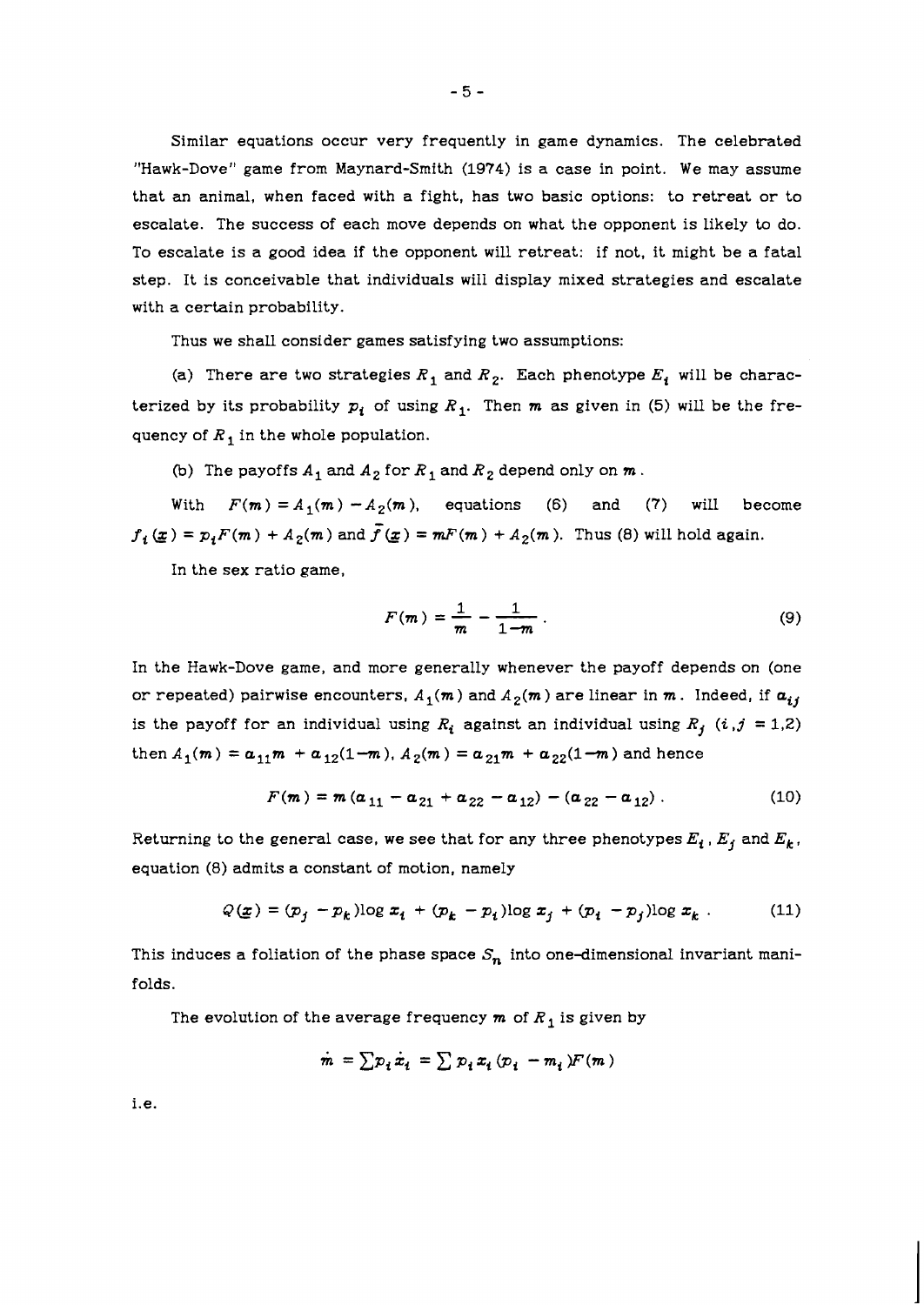$$
\dot{\mathbf{m}} = F(\mathbf{m}) \text{Var } P \tag{12}
$$

where P is the random variable taking the value  $p_i$  with probability  $x_i$ . If we neglect the degenerate situation Var  $P = 0$  (only one phenotype present in the population), we obtain that  $\dot{m}$  has the sign of  $F(m)$ , i.e. that the frequency of  $R_1$ increases if and only if  $F(m) > 0$ . The set  $\{x \in S_n : F(m) = 0\}$ , which consists of linear manifolds, is the set of rest points of **(8).** 

**1** manifolds, is the set of f est points of (8).<br>We sketch the situation for the sex ratio game and  $p_1 = \frac{1}{5}$ ,  $p_2 = \frac{3}{5}$  and  $p_3 = \frac{4}{5}$ in Figure **1.** The invariants of motion corresponding to **(11)** are the curves  $z_2^3$  = const  $z_1 z_3^2$  in  $S_n$ . The orbits converge along these curves to the set  $m = \frac{1}{2}$ of equilibrium points. This set is evolutionarily stable, in the terminology of Thomas **(1985).** 

In the sex ratio game and many other situations, there holds a "law of diminishing return" in the sense that the payoff for each strategy is a decreasing function of its frequency. In this case  $(8)$  is locally adaptive in the sense that  $F(m)$ converges monotonically to 0. We shall presently see that (8) is a gradient and hence satisfies a global maximum principle.

## **4. Shahshahani gradients**

As shown by Shahshahani **(1979)** and Akin **(1979),** the metric most appropriate for the replicator equation **(4)** on  $S_n$  is not the Euclidean one. It is advantageous to consider another Riemannian metric on the tangent space

$$
T_{\underline{x}} S_n \sim \{ \xi \in \mathbb{R}^n : \sum \xi_i = 0 \} .
$$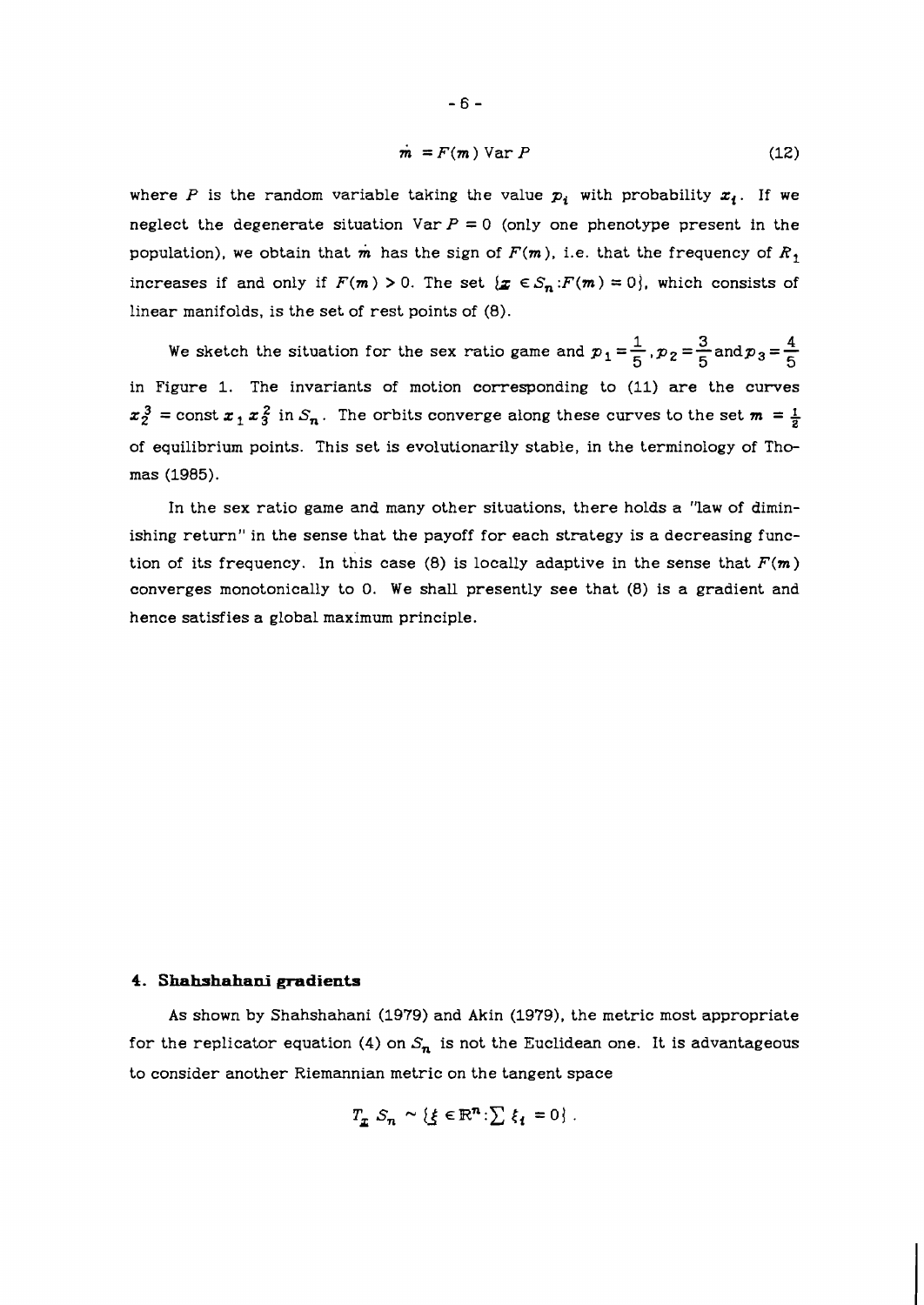For  $x \in int S_n$  and  $\underline{\xi,\eta} \in T_x S_n$ , it is given by the inner product

$$
\langle \xi, \underline{\eta} \rangle_{\underline{x}} = \sum_{i=1}^{n} \frac{1}{x_i} \xi_i \eta_i
$$

(while the Euclidean inner product will be denoted by  $\underline{\xi} \cdot \underline{\eta} = \sum\limits_{i=1}^n \xi_i \eta_i$ ). **i =1** 

In particular, the Fisher-Haldane-Wright selection equation

$$
x_i = x_i ((Mx)_i - x \cdot Mx)
$$

with symmetric matrix **M** is a gradient with respect to this Shahshahani metric, with  $V(x) = \frac{1}{2}x \cdot M x$  as potential. This implies Kimura's Maximum Principle: the average fitness **z** . **M z** increases at maximal rate under the effect of selection.

In general, let V be a real valued function defined on an open set  $U$  in  $\mathbb{R}^n$  containing the simplex  $S_n$ , and let  $D_x$   $V \mathbb{R}^n \to \mathbb{R}$  be its derivative at  $x$ . The vector field  $F:U \to \mathbb{R}^n$  is the Euclidean gradient of V, i.e.  $\underline{F}(\underline{x}) =$  grad  $V(\underline{x})$  for all  $\underline{x} \in U$ , if

$$
F(\underline{x}) \cdot \underline{\eta} = D_{\underline{x}} V(\underline{\eta})
$$

holds for all  $\eta \in T_r \mathbb{R}^n \sim \mathbb{R}^n$ , while it is the Shahshahani gradient of V, i.e.  $E(x)$  = Grad  $V(x)$  for all  $x \in \text{int}S_n$ , if

$$
\langle \underline{F}(\underline{p}) \cdot \underline{\eta} \rangle_{\underline{x}} = D_{\underline{x}} V(\underline{\eta})
$$

holds for all  $\eta \in T_x S_n$ .

If  $f = \text{grad } V$  is an Euclidean gradient, then the vector field  $\hat{f}$  with components

$$
\hat{f}_i(\underline{x}) = x_i (f_i(\underline{x}) - \bar{f}(\underline{x})) \tag{13}
$$

is the corresponding Shahshahani gradient, i.e.  $\hat{f}$  = Grad V (cf. Sigmund, 1984). For the converse direction, let us define two vector fields  $f$  and  $g$  to be equivalent,  $f \sim g$ , if  $f_i(x) - g_i(x)$  is independent of *i* for all  $x \in S_n$ . It is easy to see that  $f \sim g$  implies  $\hat{f} = \hat{g}$  on  $S_n$ , and vice versa. Now if  $\hat{f} =$  Grad V, then  $f \sim$  grad V. Thus the vector field  $\hat{f}$  is the Shahshahani gradient of V on int  $S_n$  if and only if there exists a real valued function  $\Psi$  defined in a neighborhood of int  $S_n$  such that

$$
f_i(\underline{x}) = \frac{\partial V}{\partial x_i}(\underline{x}) + \Psi(\underline{x})
$$
\n(14)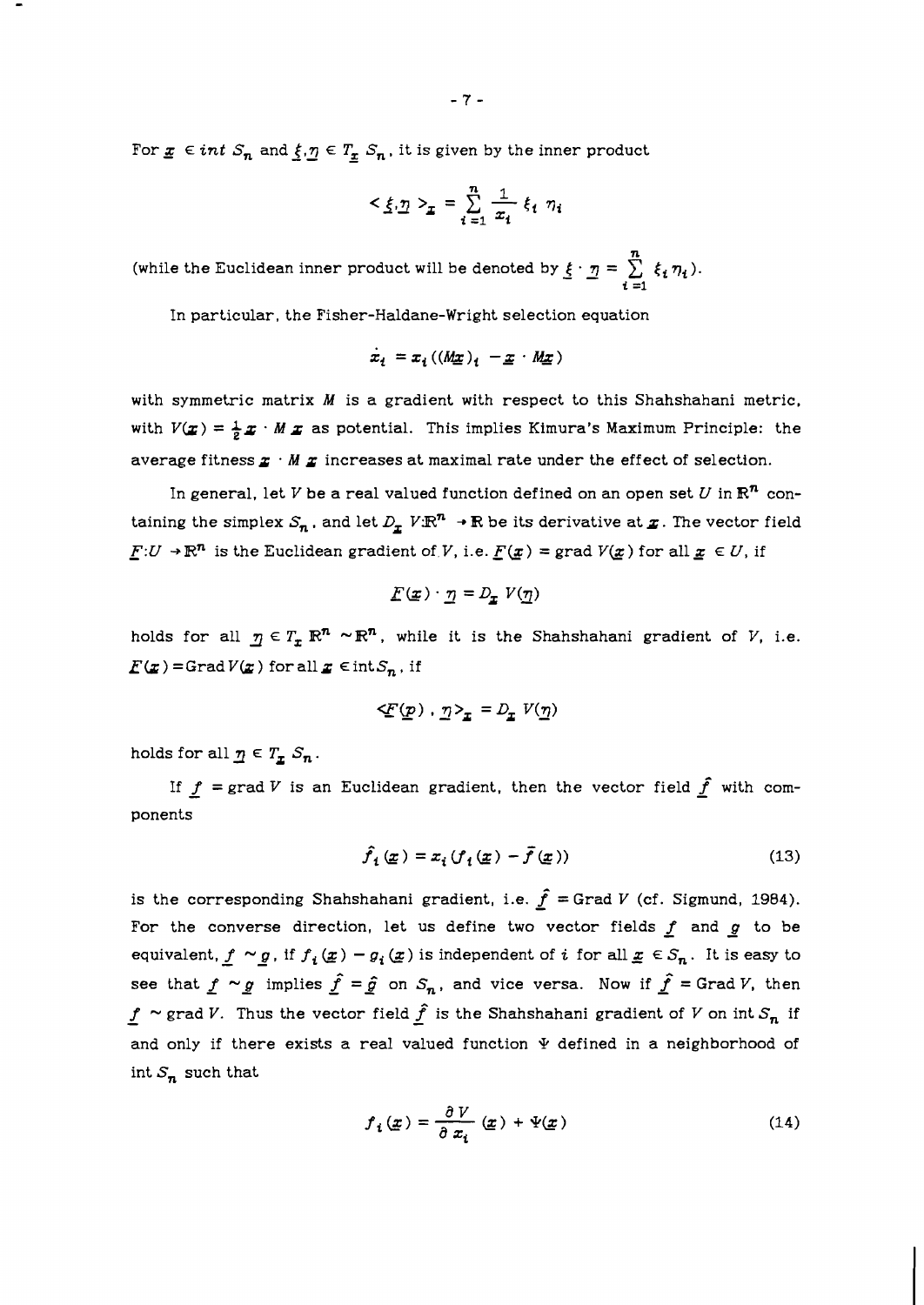holds on int  $S_n$ .

Equivalently, the replicator equation (4) is a Shahshahani gradient if and only if

$$
f_{i,j} + f_{j,k} + f_{k,i} = f_{i,k} + f_{k,j} + f_{j,i}
$$
 (15)

holds on int  $S_n$  for all pairwise different indices  $i, j, k \in \{1, ..., n\}$ . ( Here  $f_{i,j}$ *f<sub>t,j</sub>* + *f<sub>j,k</sub>* + *f<sub>k,i</sub>* = *f<sub>t,k</sub>* + *f<sub>k,j</sub>* + *f<sub>j,i</sub>* (15)<br>
holds on int  $S_n$  for all pairwise different indices  $i, j, k \in \{1, ..., n\}$ . (Here  $f_{t,j}$ <br>
denotes the partial derivative  $\frac{\partial f_t}{\partial x_j}$ ). This "triangular the equivalent of the integrability condition  $f_{i,j} = f_{j,i}$  for Euclidean gradients, has been shown by Sigmund (1984) for linear vector fields  $f(x) = A x$ . It means that there exist constants  $c_j$  such that the matrix with elements  $a_{ij} - c_j$  is symmetric. The general case was proved by Hofbauer (1985b), and we shall presently see its usefulness. Let us note that for  $n = 2$ , condition (15) is trivially satisfied and (4) therefore a gradient.

## *5.* **Mixed stategist games**

Let us consider now a game with *N* pure strategies  $R_1$  to  $R_N$ , and *n* phenotypes  $E_1$  to  $E_n$  playing mixed strategies:  $E_i$  plays strategy  $R_j$  with probability  $p_j^i$ , and hence is characterized by a vector  $p^i \in S_N$ . If we denote the frequency of  $E_i$  in the population by  $x_i$ , then

$$
m_k = \sum_{i=1}^{n} x_i \ p_k^i \tag{17}
$$

is the frequency of the strategy  $R_k$  in the population. The state of the population is given by  $x \in S_N$  and the distribution of strategies by  $m \in S_N$ . Let us assume now that the payoff depends on  $\underline{x}$  only through the frequency distribution  $\underline{m} \in S_N$  of the pure strategies. (Thomas (1984) calls such games degenerating). If we denote the payoff for the pure strategy  $R_j$  by  $A_j(\underline{m})$ , then the payoff for phenotype  $E_i$  is given by

$$
p^i \cdot A(m) = \sum_{j=1}^N p_j^i A_j(m)
$$
 (18)

while the average payoff in the population is

$$
\sum_{i=1}^{n} x_i (p^i \cdot A(m)) = m \cdot A(m) . \qquad (19)
$$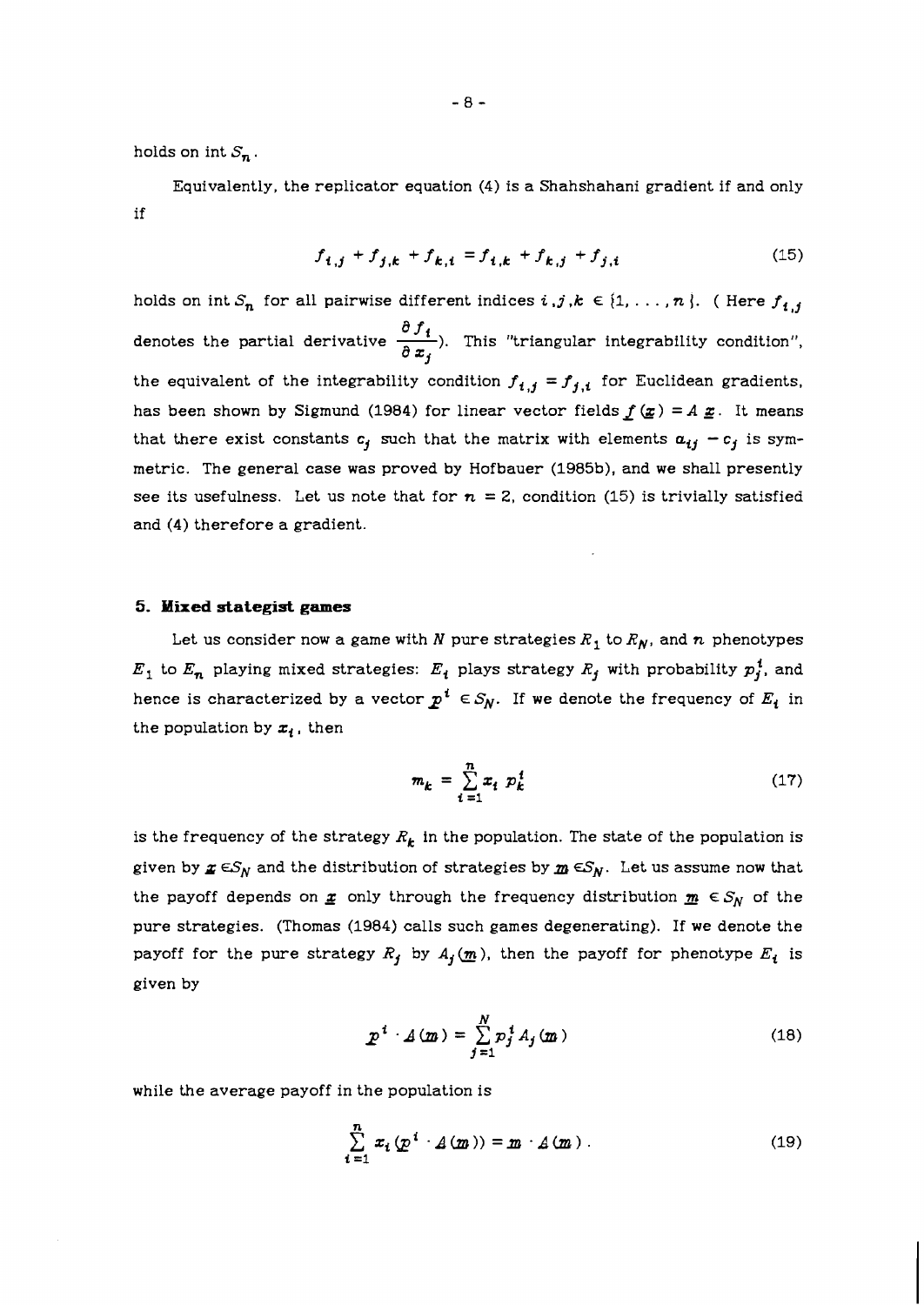Game dynamics leads to

$$
\dot{x}_i = x_i \left[ \left( \underline{p}^i - \underline{m} \right) \cdot \underline{A} \left( \underline{m} \right) \right] \quad i = 1, ..., n \tag{20}
$$

which for  $N = 2$  yields  $(8)$ .

Whenever there are more phenotypes than strategies  $(N \le n)$ , there are nontrivial relations

$$
\sum c_i p^i = 0.
$$

Since all  $p^i$  belong to  $S_N$ , this implies  $\sum c_i = 0$  and hence

$$
\sum c_i \left( \underline{p}^i - \underline{m} \right) = 0 \tag{21}
$$

Thus one obtains from *(20)* the constant of motion

$$
\sum c_i \log x_i = const \tag{22}
$$

which corresponds to *(11).* 

The mean  $m$  satisfies

$$
\dot{\mathbf{m}} = [\text{Cov } P] \underline{A} (\mathbf{m}) \tag{23}
$$

where Cov P is the covariance matrix of the random variables  $P_k$  taking values  $p_k^i$ with probability  $x_i$ . This corresponds to  $(12)$ .

Following Thomas *(1985)* we can also consider the auxiliary game corresponding to the pure strategies. This "pure strategist game" corresponds to *(20)* with  $n = N$  and  $p<sup>i</sup>$  the *i*-th unit vector of the standard basis in  $\mathbb{R}^N$ . Denoting by  $y_i$  the frequency of  $R_i$ , we get  $\underline{m} = \underline{y}$  and

$$
\dot{y}_i = y_i (A_i(y) - \bar{A}(y)) \qquad i = 1,...,N
$$
 (24)

on  $S_N$ .

**Theorem:** If the pure strategist dynamics *(24)* is a Shahshahani gradient, then so is the mixed strategist dynamics *(20).* 

**Proof.** *(20)* is a replicator equation of type (4) with

$$
f_i(\underline{x}) = \underline{p}^i \cdot \underline{A}(\underline{m}) = \sum_{k=1}^N p_k^i A_k(m_1, \ldots, m_N) \,. \tag{25}
$$

Hence

$$
f_{i,j}(x) = \sum_{k=1}^{N} p_k^i \sum_{l=1}^{N} \frac{\partial A_k}{\partial m_l} (m) \frac{\partial m_l}{\partial x_j} = \sum_{k,l} p_k^i A_{k,l} p_l^j = p^i \cdot D_m A(p^j).
$$
 (26)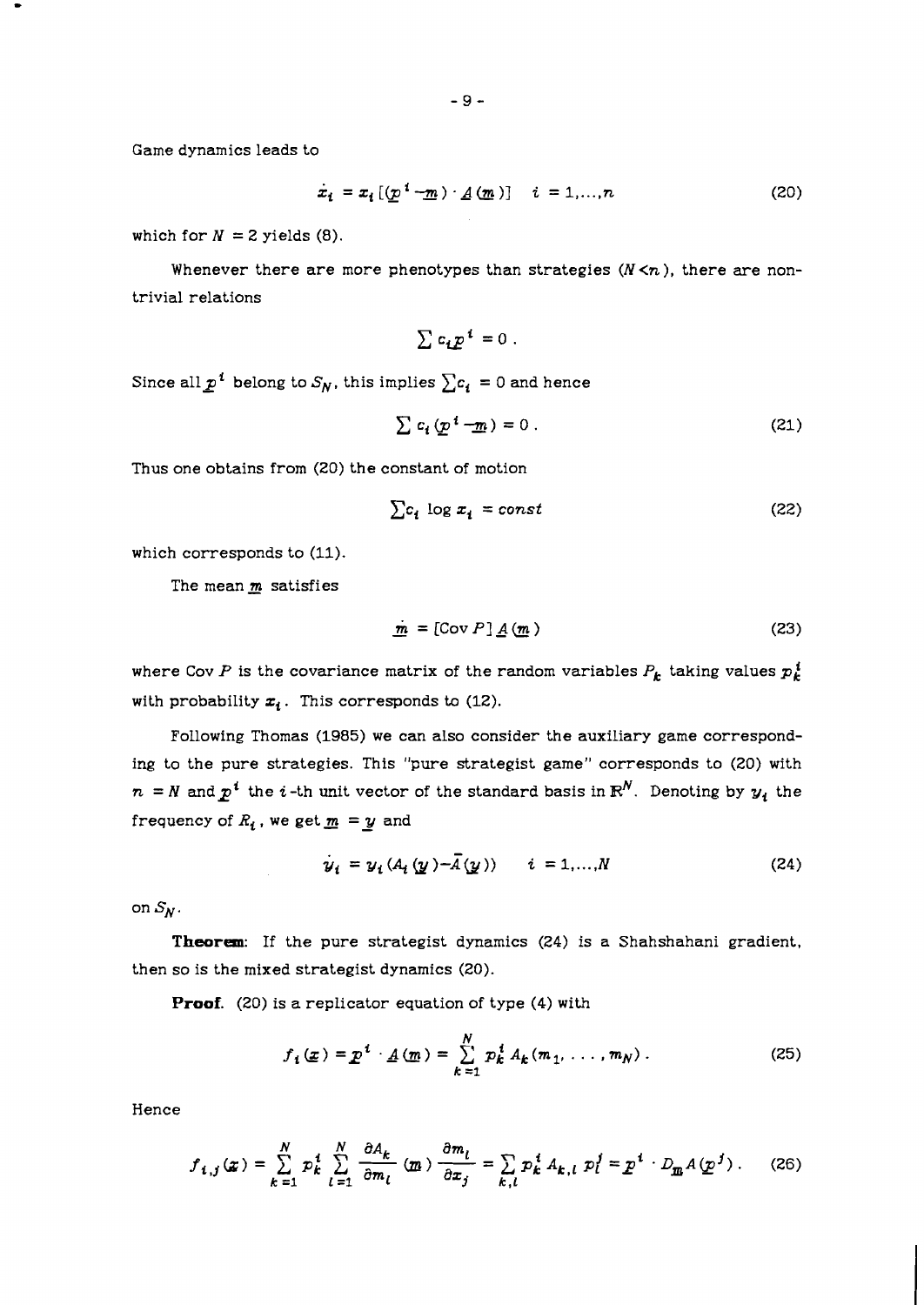If *(24)* is a gradient, the triangular integrability condition *(15)* reads

$$
A_{i,j} + A_{j,k} + A_{k,i} = A_{i,k} + A_{k,j} + A_{j,i} \tag{27}
$$

This implies that the  $N \times N$ -matrix  $D_m A$  can be written as  $S(m) + C(m)$ , where  $S(m)$  is symmetric and  $C(m)$  has N equal rows. For some  $c = c(m) \in \mathbb{R}^N$  we have

$$
C(\underline{m}) = \begin{bmatrix} c_1 & c_2 & \cdots & c_N \\ \vdots & \vdots & & \vdots \\ \vdots & & \vdots & \vdots \\ c_1 & c_2 & \cdots & c_N \end{bmatrix} .
$$
 (28)

Clearly  $p^i \cdot S(m) p^j = p^j \cdot S(m) p^i$  and  $p^i \cdot C(m) p^j = c \cdot p^j$ . This together with *(26)* implies that *(15)* is satisfied and hence that *(20)* is a Shahshahani gradient.

Equation (20) has actually the same potential as  $(24)$ . More precisely, if  $y \mapsto$  $V(y)$  is a Shashahani gradient for (24), then  $x \mapsto V(m)$  is a Shashahani gradient for *(20).* Indeed, if

$$
A_i(\underline{y}) = \frac{\partial V}{\partial y_i}(\underline{y}) + \Psi(\underline{y})
$$

(cf. eq. *(14))* then

$$
f_i(\underline{x}) = \underline{p}^i \cdot A(\underline{m}) = \sum_j p_j^i A_j(\underline{m}) = \sum_j p_j^i (A_j(\underline{m}) - \Psi(\underline{m})) + \Psi(\underline{m})
$$

$$
= \frac{\partial V}{\partial x_i}(\underline{m}) + \Psi(\underline{m}).
$$

As a corollary , we obtain that (8) is always a Shahshahani gradient: indeed, we have only to recall that  $N = 2$ . Equation  $(14)$ , in this case, is satisfied with  $\Psi(\underline{x}) = A_2(m)$  and *V* a primitive function of *F*, since

$$
\frac{\partial V}{\partial x_i}(m) = \frac{\partial V}{\partial m}(m) \frac{\partial m}{\partial x_i} = p_i F(m) . \qquad (29)
$$

For the Hawk-Dove game, *F* is given by *(10)* and hence we may use

$$
V(m) = \frac{1}{2}(a_{11} - a_{21} + a_{22} - a_{12}) \left[ m - \frac{a_{22} - a_{12}}{a_{11} - a_{21} + a_{22} - a_{12}} \right]^2
$$
 (30)

The expression in the square bracket is the difference between the actual frequency of  $R_1$  in the population and its Nash equilibrium value in the Hawk-Dove game, provided it lies in (0,l).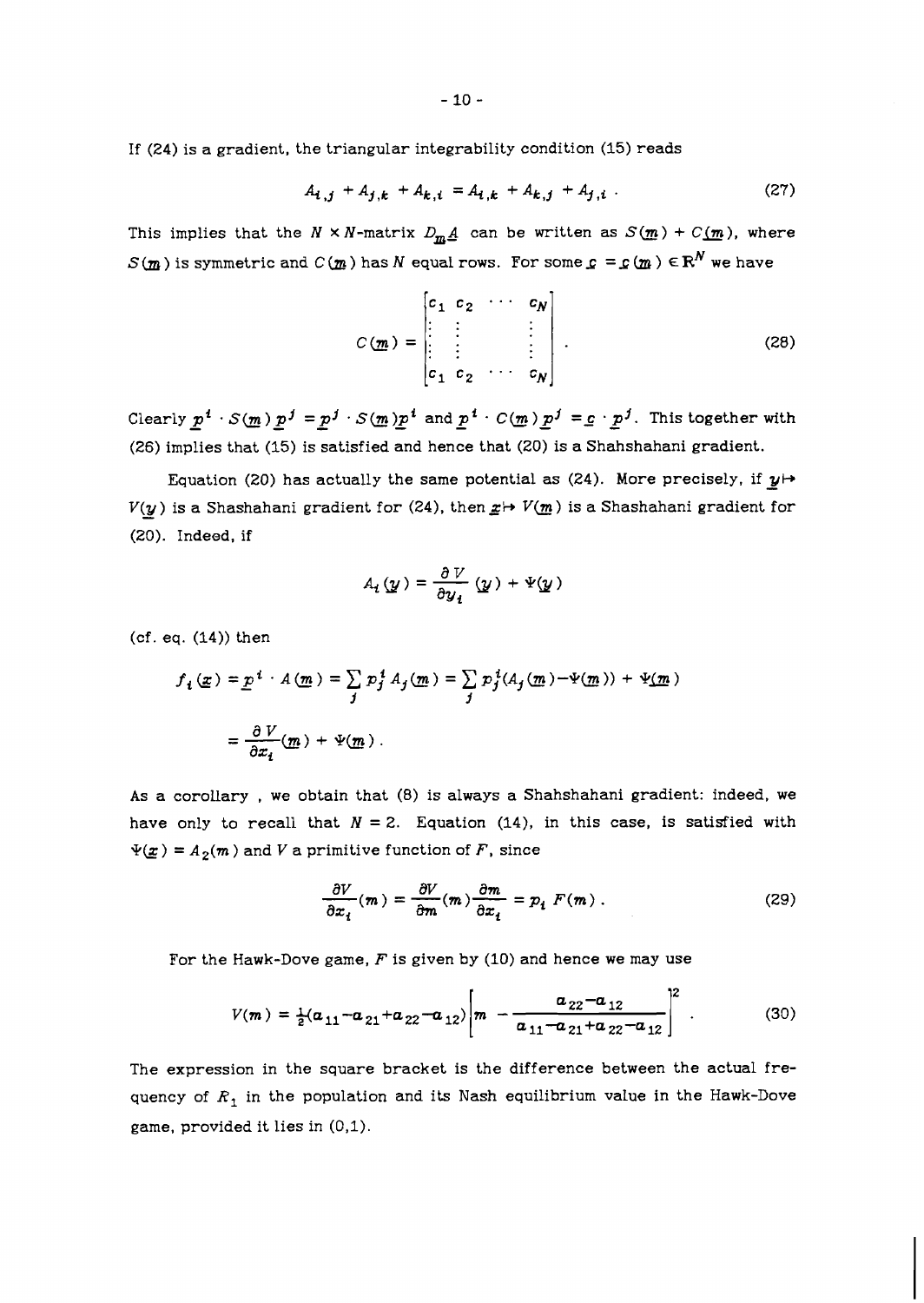For the sex ratio game,  $F$  is given by (9) and hence we may use

$$
V(m) = \log m (1 - m) \tag{31}
$$

The product  $m(1-m)$  of the frequencies of males and females increases to its maximal value, obtained for  $m = \frac{1}{2}$ . This principle, which was first formulated by Shaw and Mohler **(1953).** can now be strengthened: the population evolves in such a way that  $m(1-m)$  increases at a maximal rate.

It is interesting to consider also the case of  $N > 2$  mating types. Every "sex"  $R_i$  can mate with any other  $R_j$ ,  $j \neq i$ . Since  $m_i$  denotes the frequency of  $R_i$  and  $1-m_i$  the frequency of its possible mates, the frequency of  $R_i$ -matings is

$$
\frac{m_i(1-m_i)}{\sum m_k(1-m_k)}
$$

and the payoff for an  $R_1$ -individual, i.e. its share in matings, is

$$
A_i(\underline{m}) = \frac{1 - m_i}{\sum m_k (1 - m_k)}.
$$
\n(32)

It is easy to check that

$$
A_{i,j} = (1 - m_i)(2m_j - 1) \left[ \sum m_k (1 - m_k) \right]^{-2}
$$
 (33)

satisfies the triangular integrability condition **(27).** This implies that the sex ratio game with  $N$  mating types is a gradient system. Now

$$
A_{l} \left( \underline{m} \right) = \frac{1 - 2m_{l}}{2 \sum m_{k} \left( 1 - m_{k} \right)} + \frac{1}{2 \sum m_{k} \left( 1 - m_{k} \right)} \tag{34}
$$

is of the form  $\frac{\partial V}{\partial m_s}(m) + \Psi(m)$ , with

$$
V(\underline{m}) = \frac{1}{2} \log \sum_{k=1}^{N} m_k (1 - m_k)
$$
 (35)

i.e., since  $\sum m_k = 1$ , with

$$
V(\underline{m}) = \frac{1}{2} \log \left( 1 - \frac{1}{N} - \sum_{k=1}^{N} \left[ m_k - \frac{1}{N} \right]^2 \right) \sum_{k=1}^{N} \left[ m_k - \frac{1}{N} \right]^2.
$$
 (36)

Hence (36) is the potential for the N-type sex ratio game. The state  $\mathbf{z}(t)$  evolves in such a way that  $\sum \left| m_k - \frac{1}{N} \right|^2$  converges at a maximal rate towards 0. In equili-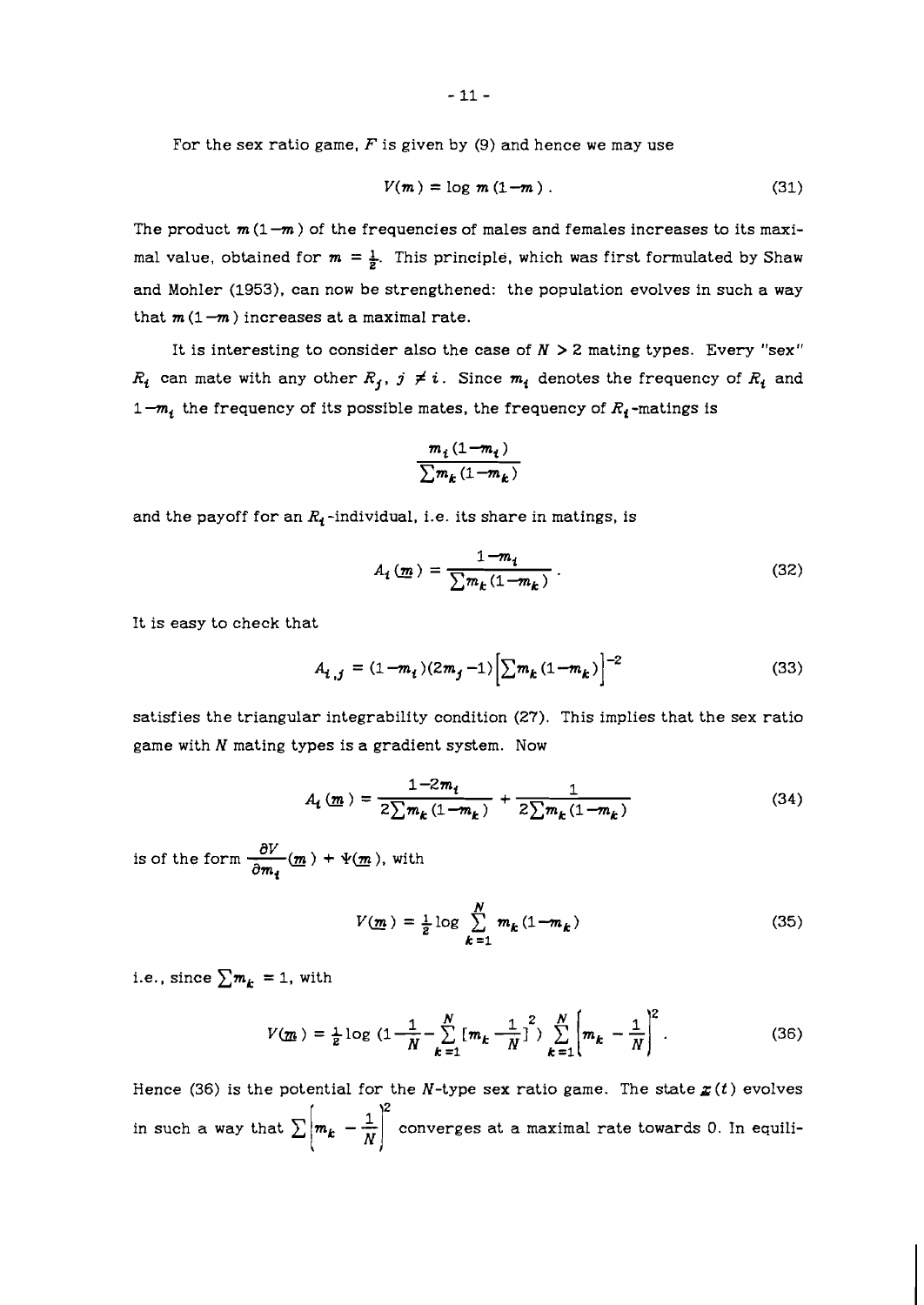brium, the N sexes will be equally represented in the population. (This is somewhat disappointing. To quote Fisher (1930): "No practical biologist interested in sexual reproduction would be let to work out the detailed consequences experienced by organisms having three or more sexes: yet what else should he do if he wishes to understand why the sexes are, in fact, always two". It would have been nice to find out that the model with N sexes leads to the extinction of all but two of them.)

#### **6. Discussion**

(a) Gradient systems with respect to a non-Euclidean metric occur in several fields of theoretical biology. In particular, Hofbauer (1985a) discussed the mutation-selection equation of Hadeler (1981) and related models. Such systems are Shahshahani gradients if and only if the mutation rate from allele *A,* to allele *Ac* does not depend on **j.** In Hofbauer (1985b) one can find some more gradient systems: for example, fertility equations with two alleles, or with additive fertility contributions of the parents, or with multiplicative but sex-independent contributions.

In Schuster and Sigmund (1985) it is shown that competition of autocatalytic reactions may lead in important cases to gradients and hence to maximum principles.

(b) Our discussion of the sex ratio neglected many bioIogical aspects. For example, we assumed that the "costs" for producing male and female offspring are the same: it frequently happens, however, that they differ. Fisher's argument is still valid: it says now that the total (life time) effort in producing sons and daughters must be equal (see, e.g. Charnov (1982) and Trivers (1985)). We have furthermore failed to consider the case that competition for mates is local rather than global: this case may lead to extraordinary sex ratios (Hamilton (1968)). Another aspect which we neglected is the genetic basis of the sex ratio (this is a common trait of "phenotypic" game dynamics for frequency dependent selection). There is a considerable amount of work on genetic models, which seem independent of Fisher's argument but lead again to the sex ratio  $\frac{1}{2}$  (see, e.g., Eshel and Feldman (1982) and Karlin and Lessard (1986)). Sex linked meiotic drive may again lead to extraordinary sex ratios (Hamilton, (1968)).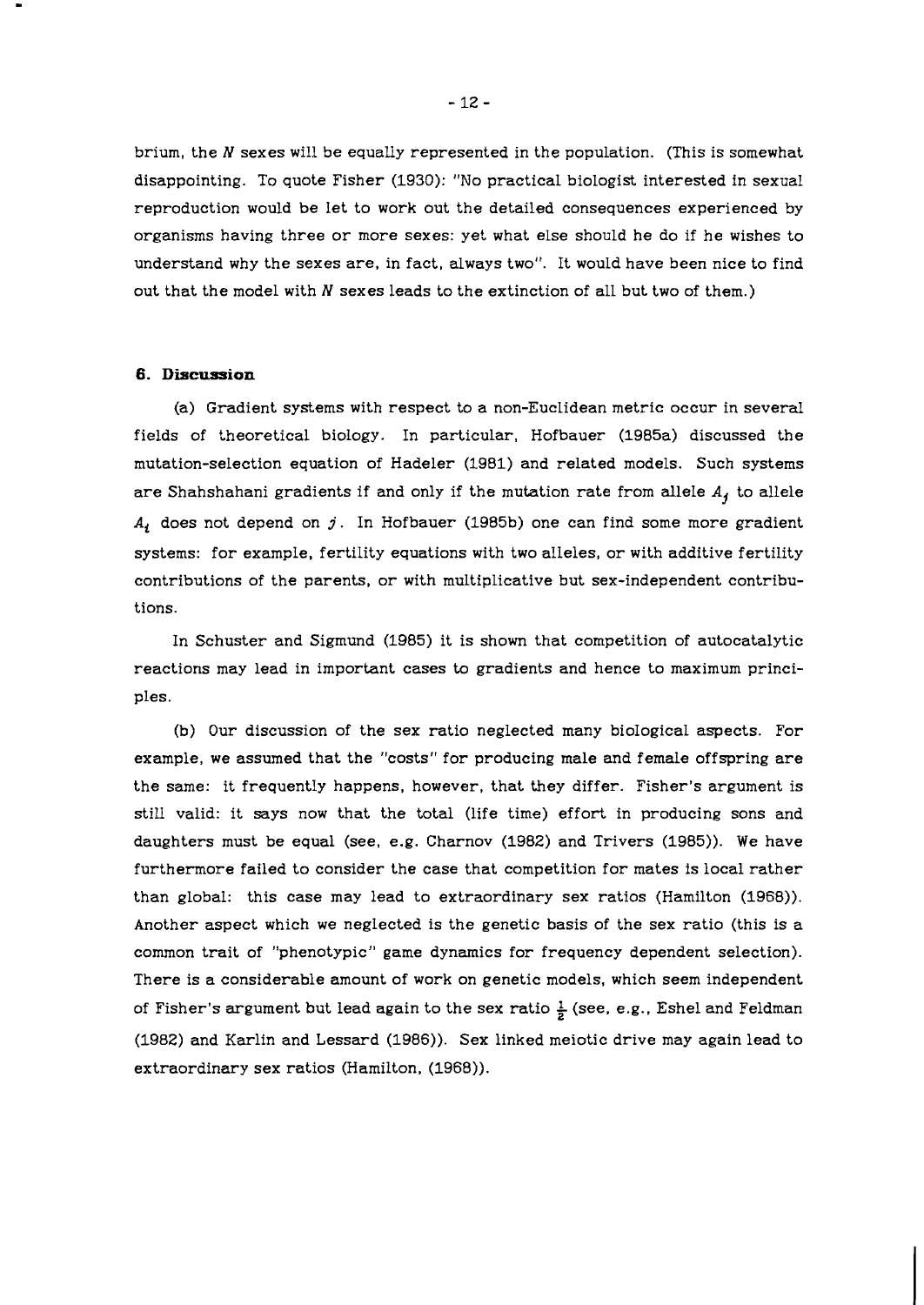The outcome of both genetic and game theoretic models is a prediction on the total sex ratio in the population, and not on the sex ratio of individuals. The population may just as well consist of a unique phenotype with sex ratio  $\frac{1}{6}$  or of two equally represented phenotypes with sex ratios 0 and 1, say. Why is there in actual populations a prevalence for individual sex ratios close to  $\frac{1}{6}$ ? Numerical simulations by Poethke (1986) suggest that this is due to the finite size of the population.

Finally, we mention that evolutionary dynamics seems well on the way to invade classical game theoretical fields. For example, Samuelson (1985) deals with a sex ratio model as a link between modes of thought in economics and biology.

**Acknowledgements.** It is a pleasure to thank Academician Kurzhanski for suggesting the model with **N** mating types, and Dr. Hofbauer for discussions on gradient systems. This work has been supported financially by the Austrian Forschungsförderungsfonds, P 5994P.

## **7. References**

- Akin, E., 1979: The geometry of population genetics. Lecture Notes in-Biomathematics 31. Springer-Verlag, Berlin-Heidelberg-New York.
- Axelrod, R., 1984: The evolution of cooperation. Basic Books.
- Charnov, E.L., 1982: The theory of sex allocation. Princeton University Press, Princeton, New Jersey.
- Darwin, Ch., 1859: The origin of species by means of natural selection. Cambridge-London (1964): Reprint Harvard University Press.
- Eshel, I. and M. Feldman, 1982: On evolutionary genetic stability of the sex ratio.<br>Theor. Pop. Biol. <u>21,</u> 430-439.
- Fisher, R.A., 1930: The genetical theory of natural selection, Clarendon Press, Oxford.
- Hadeler, K.P., 1981: Stable polymorphisms in a selection model with mutation. SIAM J. Appl. Math. 41, 1-7.
- Hamilton, W.D., 1967: Extraordinary sex ratios. Science 156, 477-488.
- Hofbauer, J., 1981: On the occurrence of limit cycles in the Volterra-Lotka equation. Nonlinear Analysis TMA **3,** 1003-1007.
- Hofbauer, J., 1985a: Gradients versus cycling in genetic selection models, in "Dynamics of Macrosystems", eds. J.P. Aubin, D. Saari and K. Sigmund. Lec-ture Notes in Economics and Mathematical Systems <u>257</u>, Springer-Verlag, Berlin-Heidelberg-New York.
- Hofbauer, J., 1985b: The selection mutation equation. J. Math. Biol. 23, 41-53.
- Karlin, S. and S. Lessard, 1986: Theoretical Studies on Sex Ratio Evolution, Princeton University Press, Monographs in Population Biology, Princeton, New Jersey.
- Maynard-Smith, J. and G. Price, 1973: The logic of animal conflicts. Nature 246, 15-18.